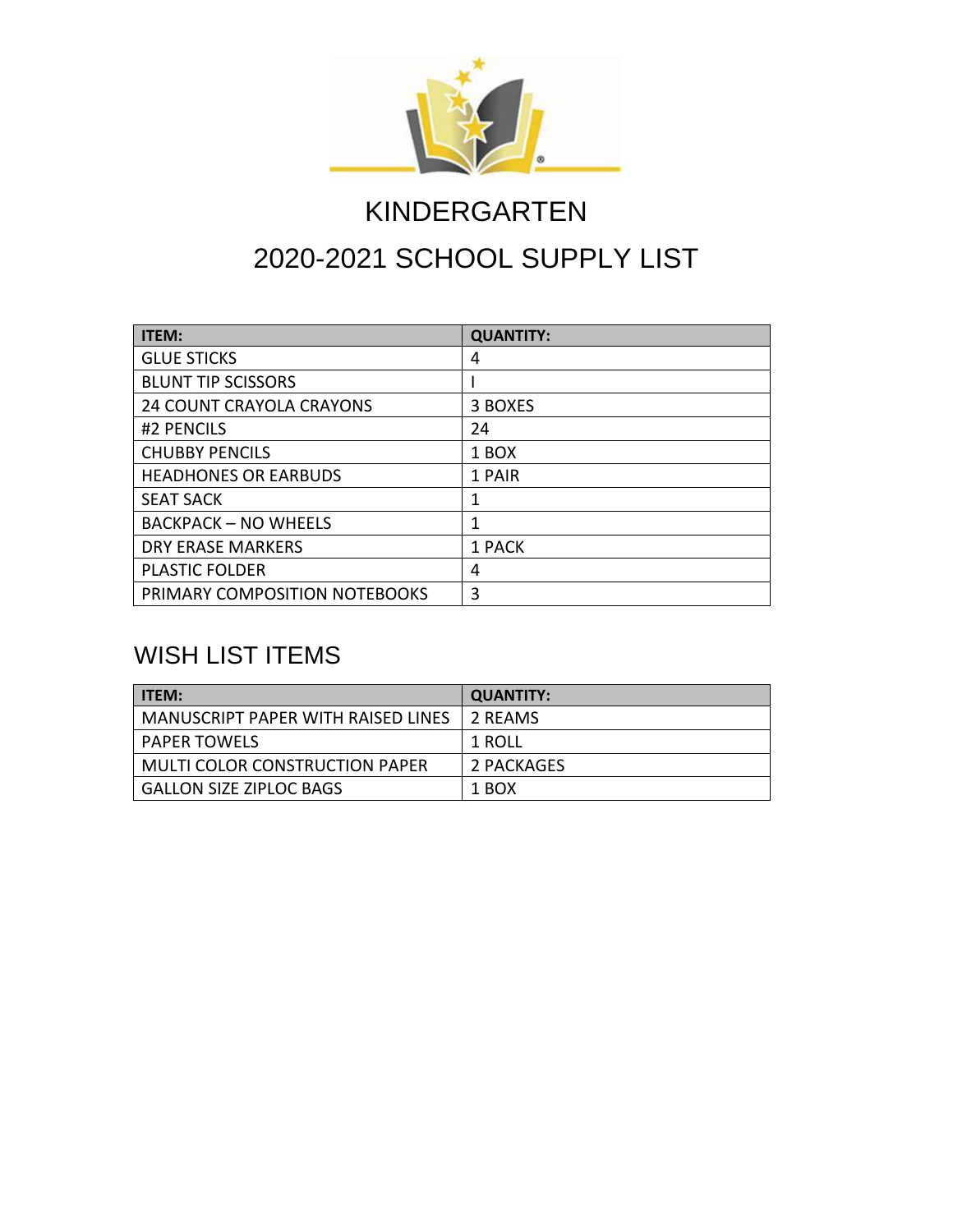

# FIRST GRADE

### 2020-2021 SCHOOL SUPPLY LIST

| <b>ITEM:</b>                              | <b>QUANTITY:</b>         |
|-------------------------------------------|--------------------------|
| <b>GLUE STICKS</b>                        | 4                        |
| <b>BLUNT TIP SCISSORS</b>                 | $\overline{2}$           |
| <b>24 COUNT CRAYONS</b>                   | 4 BOXES                  |
| #2 SHARPENED PENCILS                      | 24                       |
| <b>HEADHONES OR EARBUDS</b>               | 1 PAIR                   |
| <b>BACKPACK - NO WHEELS</b>               | 1                        |
| <b>DRY ERASE MARKERS</b>                  | 1 PACK                   |
| <b>COMPOSITION NOTEBOOKS (no spirals)</b> | 4                        |
| MEAD PRIMARY JOURNAL HALF PAGE            | $\overline{2}$           |
| <b>PINK ERASERS</b>                       | 4                        |
| <b>RED FOLDER W/ 3 PRONGS</b>             | $\overline{2}$           |
| BLUE FOLDER W/ 3 PRONGS                   | $\mathfrak{D}$           |
| PENCIL CASE (SOFT ONLY)                   | 1                        |
| AGENDA                                    | PURCHASED THROUGH SCHOOL |

| <b>I</b> ITEM:                        | <b>QUANTITY:</b> |
|---------------------------------------|------------------|
| <b>PAPER TOWELS</b>                   | 1 ROLL           |
| <b>MULTI COLOR CONSTRUCTION PAPER</b> | 2 PACKAGES       |
| <b>GALLON SIZE ZIPLOC BAGS</b>        | 2 BOXES          |
| SANDWICH SIZE ZIPLOCK BAGS            | 2 BOXES          |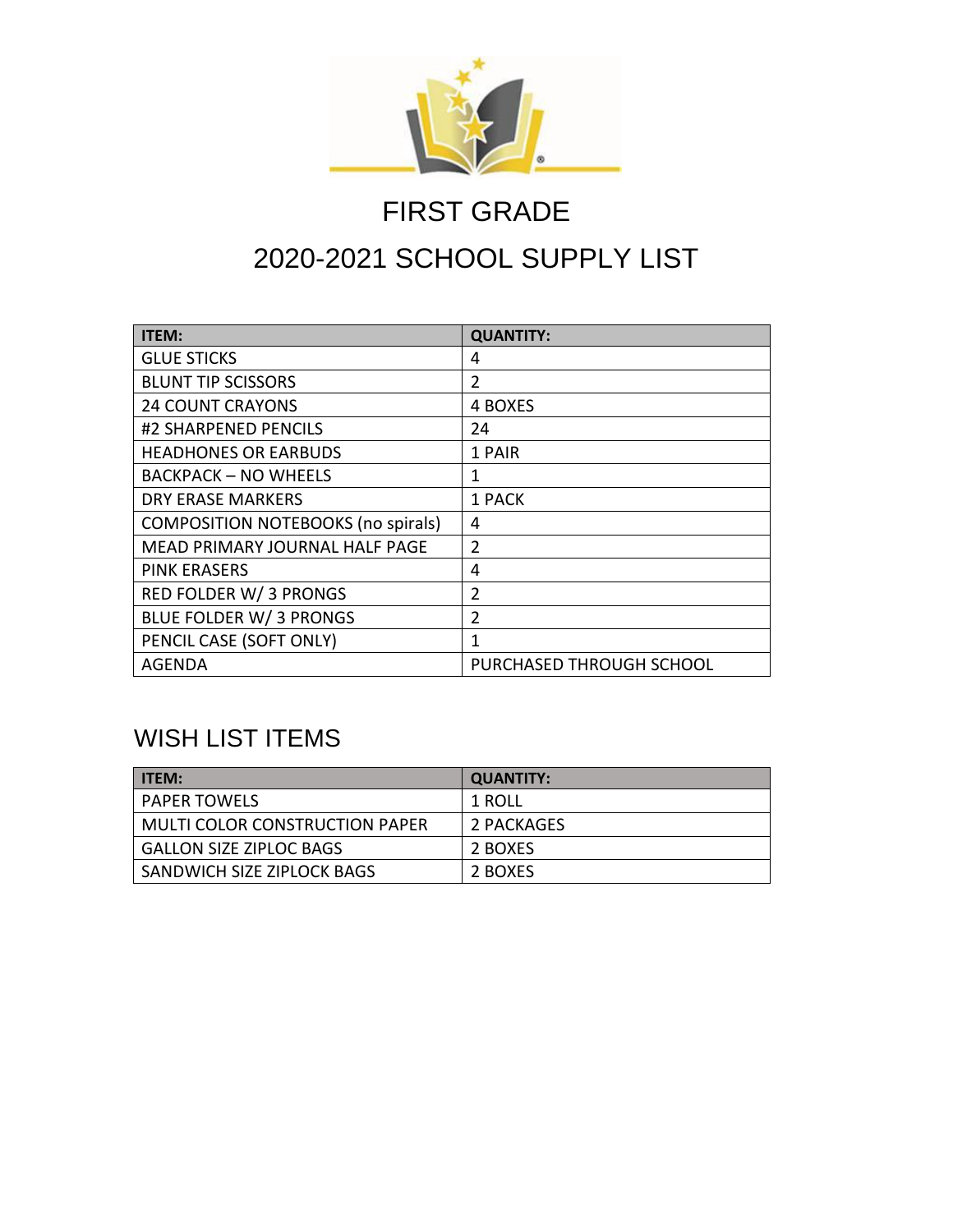

## SECOND GRADE 2020-2021 SCHOOL SUPPLY LIST

| <b>ITEM:</b>                | <b>QUANTITY:</b> |
|-----------------------------|------------------|
| <b>GLUE STICKS</b>          | 4                |
| <b>BLUNT TIP SCISSORS</b>   |                  |
| <b>24 COUNT CRAYONS</b>     | 2 BOXES          |
| #2 PENCILS                  | 24               |
| <b>HEADHONES OR EARBUDS</b> | 1 PAIR           |
| <b>BACKPACK - NO WHEELS</b> |                  |
| <b>DRY ERASE MARKERS</b>    | 1 PACK           |
| <b>COMPOSITION NOTEBOOK</b> | 4                |
| <b>PINK ERASERS</b>         | 1 package of 4   |

| <b>ITEM:</b>                          | <b>QUANTITY:</b> |
|---------------------------------------|------------------|
| <b>PAPER TOWELS</b>                   | 1 ROLL           |
| <b>MULTI COLOR CONSTRUCTION PAPER</b> | 2 PACKAGES       |
| <b>GALLON SIZE ZIPLOC BAGS</b>        | 1 BOX            |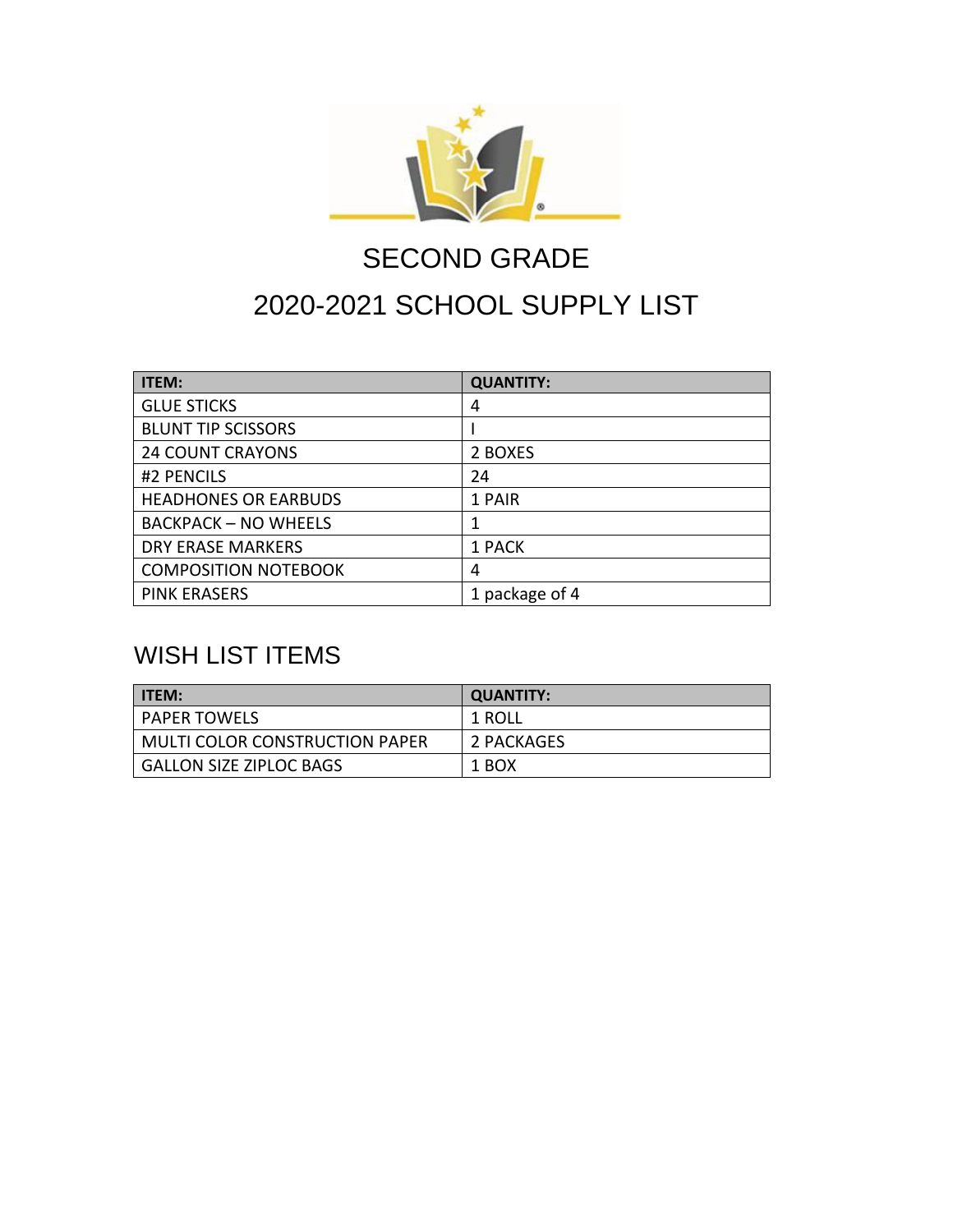

### THIRD GRADE

### 2020-2021 SCHOOL SUPPLY LIST

| <b>ITEM:</b>                  | <b>QUANTITY:</b> |
|-------------------------------|------------------|
| <b>GLUE STICKS</b>            | 4                |
| <b>BLUNT TIP SCISSORS</b>     |                  |
| <b>24 COUNT CRAYONS</b>       | 2 BOXES          |
| #2 PENCILS                    | 24               |
| <b>HEADHONES OR EARBUDS</b>   | 1 PAIR           |
| <b>BACKPACK - NO WHEELS</b>   | 1                |
| DRY ERASE MARKERS             | 1 PACK           |
| ONE SUBJECT SPIRAL NOTEBOOK   | 3                |
| <b>NON-FLEXIBLE RULER</b>     | 1                |
| <b>HIGHLIGHTERS</b>           | 1 PACK           |
| <b>SNACK-SIZE ZIPLOC BAGS</b> | 1 BOX            |
| <b>TISSUES</b>                | 1 BOX            |

| <b>ITEM:</b>                   | <b>QUANTITY:</b> |
|--------------------------------|------------------|
| <b>PAPER TOWELS</b>            | 1 ROLL           |
| MULTI COLOR CONSTRUCTION PAPER | 2 PACKAGES       |
| <b>GALLON SIZE ZIPLOC BAGS</b> | 1 BOX            |
| NOVEL:                         |                  |
| CHARLOTTE'S WEB - E.B. WHITE   |                  |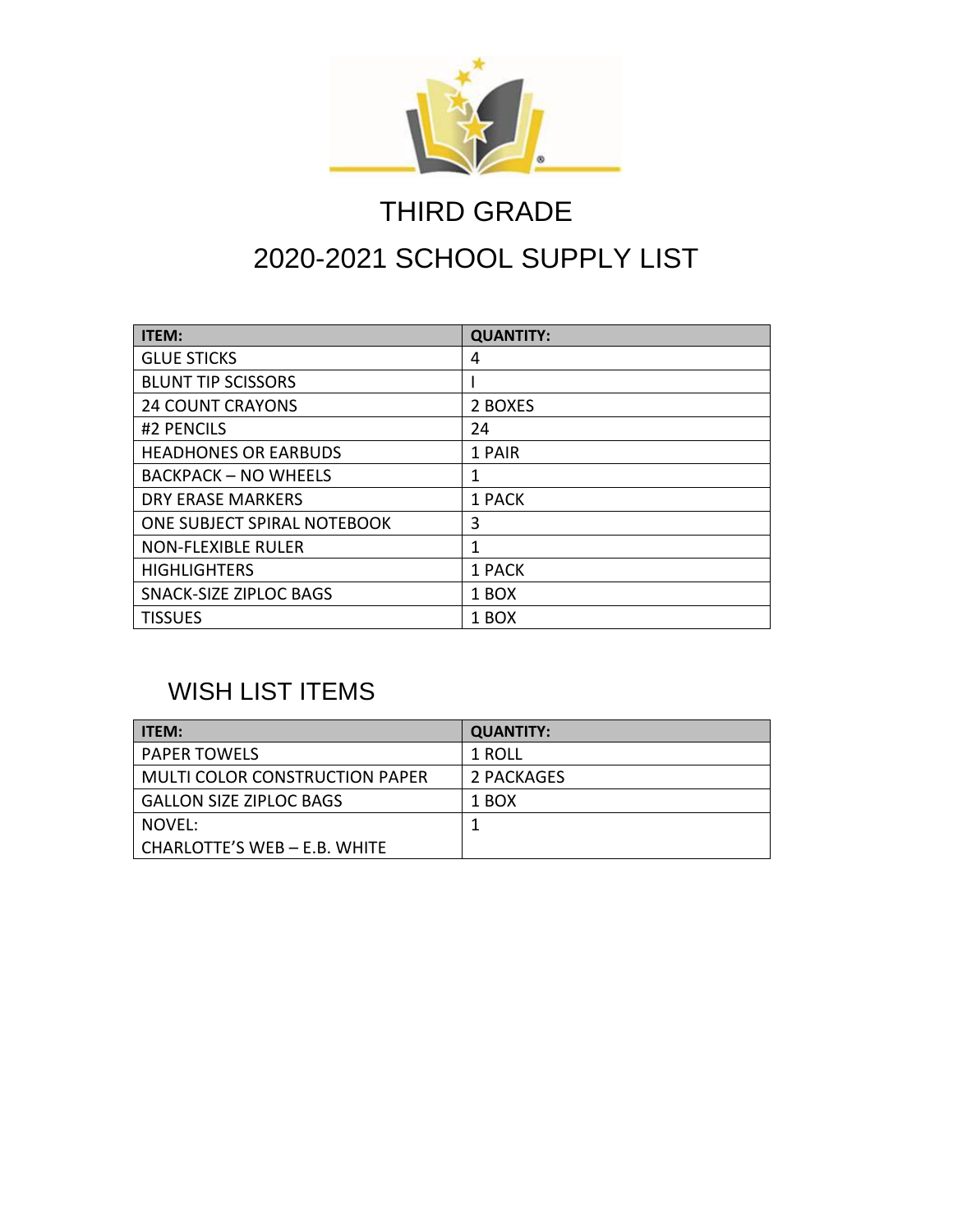

## FOURTH GRADE 2020-2021 SCHOOL SUPPLY LIST

| <b>ITEM:</b>                | <b>QUANTITY:</b>              |
|-----------------------------|-------------------------------|
| <b>GLUE STICKS</b>          | 4                             |
| <b>BLUNT TIP SCISSORS</b>   |                               |
| <b>24 COUNT CRAYONS</b>     | 2 BOXES                       |
| #2 PENCILS                  | 24                            |
| <b>HEADHONES OR EARBUDS</b> | 1 PAIR                        |
| <b>BACKPACK - NO WHEELS</b> |                               |
| <b>DRY ERASE MARKERS</b>    | 1 PACK                        |
| ONE SUBJECT SPIRAL NOTEBOOK | 3                             |
| <b>POCKET FOLDERS</b>       | 4 TOTAL (1 RED WITH PRONGS, 1 |
|                             | BLUE WITH PRONGS, 2 ANY COLOR |
|                             | <b>WITHOUT PRONGS)</b>        |
| <b>DICTIONARY</b>           |                               |

| <b>ITEM:</b>                          | <b>QUANTITY:</b> |
|---------------------------------------|------------------|
| <b>PAPER TOWELS</b>                   | 1 ROLL           |
| <b>MULTI COLOR CONSTRUCTION PAPER</b> | 2 PACKAGES       |
| <b>GALLON SIZE ZIPLOC BAGS</b>        | 1 BOX            |
| <b>NOVELS:</b>                        |                  |
| TALES OF A FOURTH GRADE NOTHING -     | 1 EACH           |
| <b>JUDY BLUME</b>                     |                  |
| THE MISSING GATOR OF GUMBO LIMBO      |                  |
| - JEAN CRAIGHEAD GEORGE               |                  |